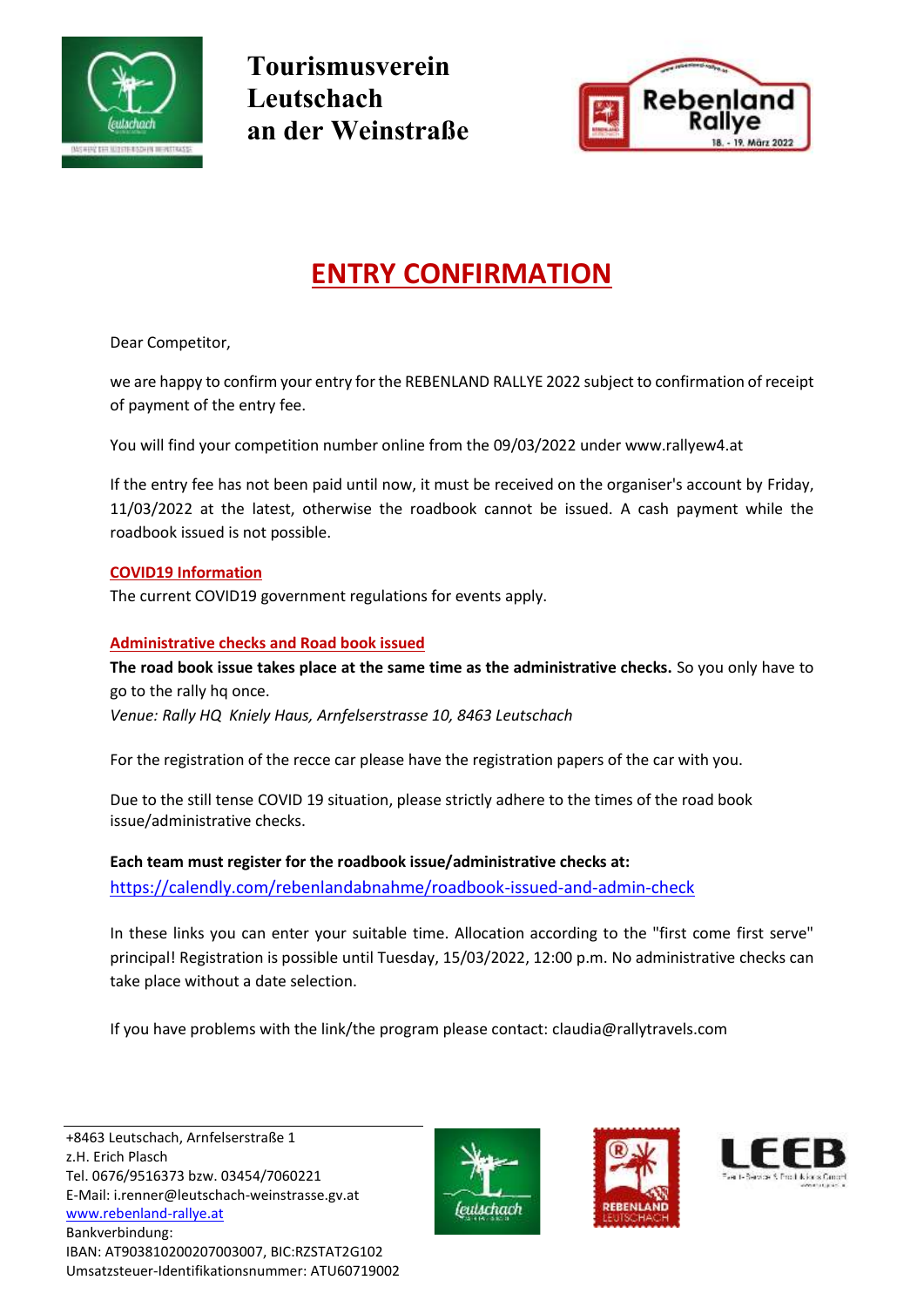



### **Scrutineering**

*Venue: Autohaus Plasch, Hauptplatz 7, 8463 Leutschach*

Please do not forget to fill in the "Wagenkarte" and the "Sicherheitsdatenblatt" and take it with you to the Scrutineering. You can find the forms in the download area at www.rebenland-rallye.at

Due to the still tense COVID 19 situation, please strictly adhere to the times of the Scrutineering

### **Each team must register for the scrutineering at:**

<https://calendly.com/technikrebenland/technische-abnahme-rebenland-rallye-2022>

In these links you can enter your suitable time. Allocation according to the "first come first serve" principal! Registration is possible until Tuesday, 15/03/2022, 12:00 p.m. No Scrutineering can take place without a date selection.

If you have problems with the link/the program please contact: claudia@rallytravels.com

ATTENTION, the administrative checks must always take place first before the Scrutineering. Please note this when arranging the times for the checks.

### **Recce**

The recce must be complied with recce time schedule, appendix II of the supplementary regulations. In order to avoid problems with residents, please take care about the speed restrictions.

*Outside of the official recce times, recce is absolutely forbitten. In case of a violation, participants will be penalized (see AMF-RSR 2022, Art. 35)*

### **Service area**

There are fixed service places. You can find out the location of your service area in the Rally HQ. The permanent service area is located in the whole area of Leutschach.

Private cars and trailers may not be parked here. Trailers are to be parked either at your hotel or on the premises of the Biker Restaurant Route 69 (road to Arnfels 2 km from Leutschach). Please also note that the access roads to/from the TC´s are not blocked. Due to the extremely narrow service area, we ask you to use your space sensibly.

Own catering for guests in the service area is prohibited! If a team does not observe this, it will be immediately excluded from the event!





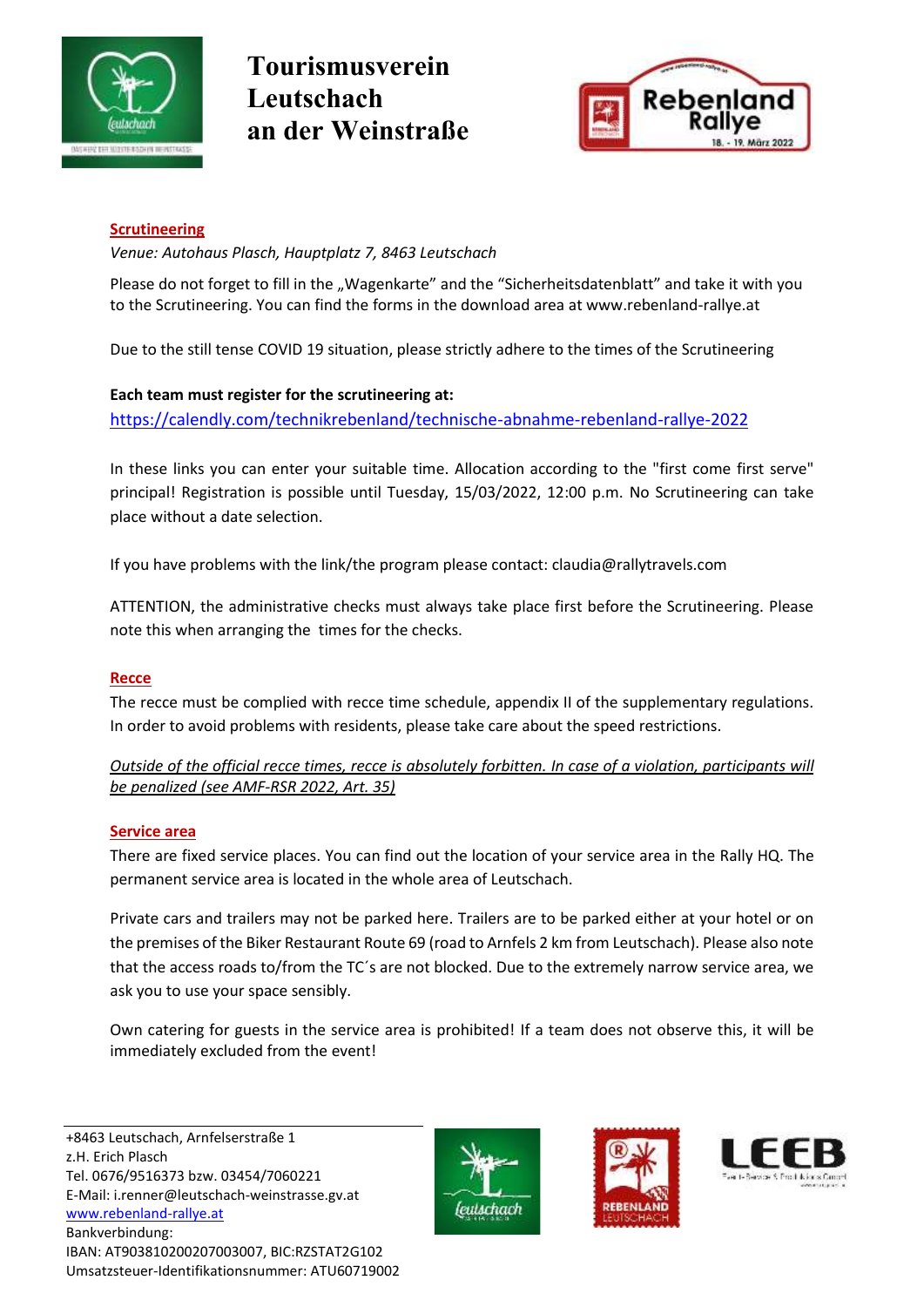



Outside the service area a service is absolutely forbitten.

Entry into the service area according to art. 3 Program of the supplementary regulations. Please note the additional regulations for the service area point 12.5 of the supplementary regulations.

### **Test stage**

A test stage of 1.75 km will take place on Friday, 18/03/2022 from 8:30 a.m. to 11:30 a.m. Price per vehicle € 60,- (the stage can be driven 3 times). Please register only in writing form until 15/03/2022 to: claudia@rallytravels.com. Attention a limited of participants are allowed. Payment, cash at the road book issue. Route same as 2019.

### **Drivers briefing**

The driver briefing will be compiled in writing form by the Clerk of the course and published on the notice board (sportity app or at www.rebenland-rallye.at on 18/03/2022 from 12:00 p.m. If you have any questions in advance, please contact claudia@rallytravels.com.

### **Official notice board**

The official notice board is on the homepage, www.rebenland-rallye.at and in the Sportity app (download from: QR code see below or in your app store). You will receive it here as soon as a document is uploaded, a push message (if activated during download) on your mobile phone.

### **Additional**

It is pointed out again that all points of the supplementary regulations must be observed (e.g.: service zone, schedule of the rally...)

Please also note that the starting number in the entry list is not the same as the starting order. If you wish a preposition, please submit it in writing form to the administrative check.

We wish you a safe journey and a successful rally!

With motorsport greetings,

Claudia Bidlas Secretary of the rally

+8463 Leutschach, Arnfelserstraße 1 z.H. Erich Plasch Tel. 0676/9516373 bzw. 03454/7060221 E-Mail: i.renner@leutschach-weinstrasse.gv.at [www.rebenland-rallye.at](http://www.rebenland-rallye.at/) Bankverbindung: IBAN: AT903810200207003007, BIC:RZSTAT2G102 Umsatzsteuer-Identifikationsnummer: ATU60719002